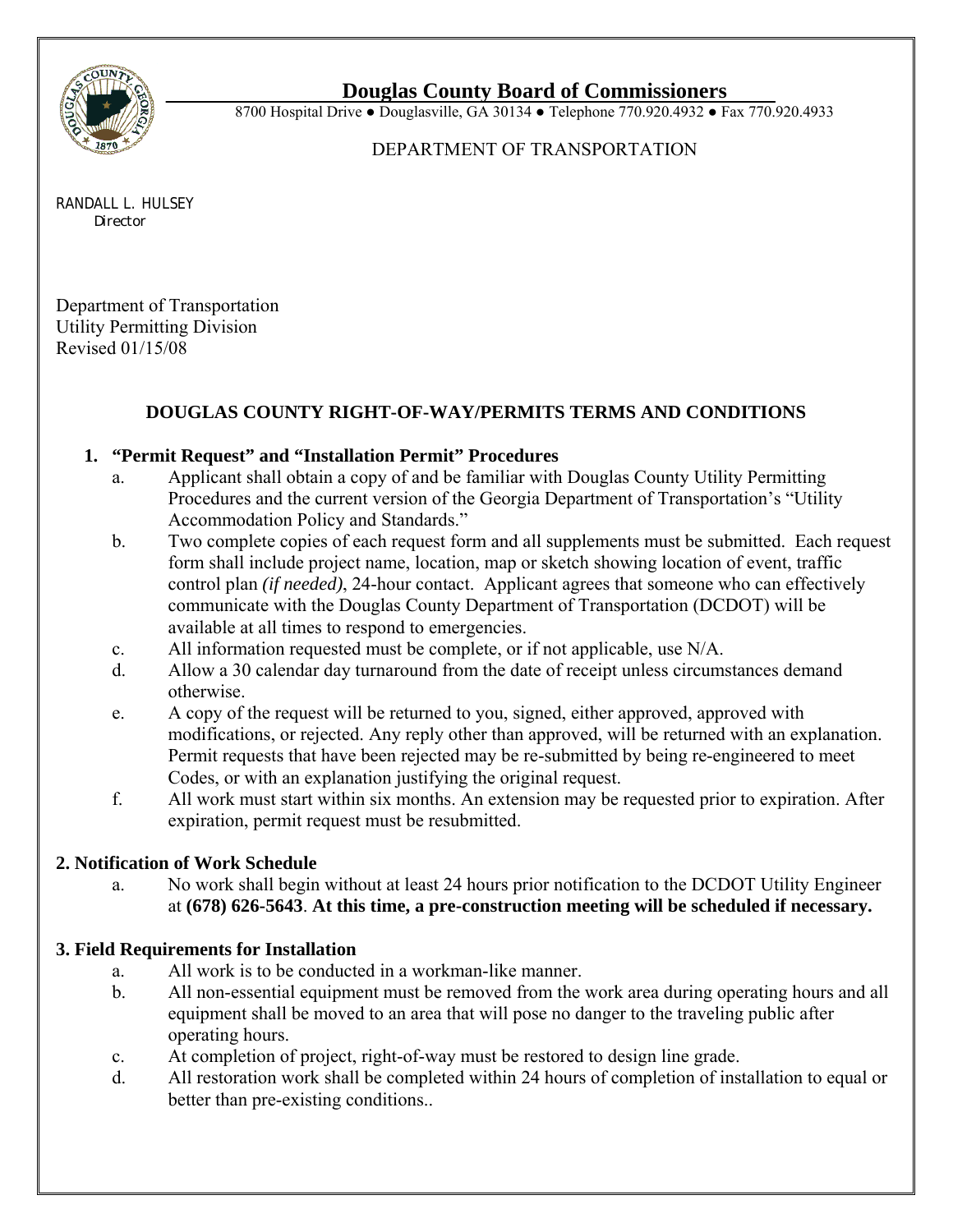

#### **4. Inspections**

- a. All utility construction is subject to inspection and control by the DCDOT and must comply with Douglas County Code and Specifications and the regulatory directives of the DCDOT in addition to the requirements of all other regulatory agencies. In event of conflict, the more restrictive regulations shall govern.
- b. All "As-Built" drawings shall be field verified and stamped by a state of Georgia licensed professional engineer or land surveyor.
- c. Applicant agrees to indemnify and hold harmless Douglas County, its agents, employees and commissioners from any and all liability as provided in the current edition of the Georgia Department of Transportation's Utility Accommodation Policy and Standards, as adopted by Douglas County.

**My signature assures Douglas County that I have read and agree with the above terms.** 

Name Title:

 **Supervising Engineer or Manager** 

Date: